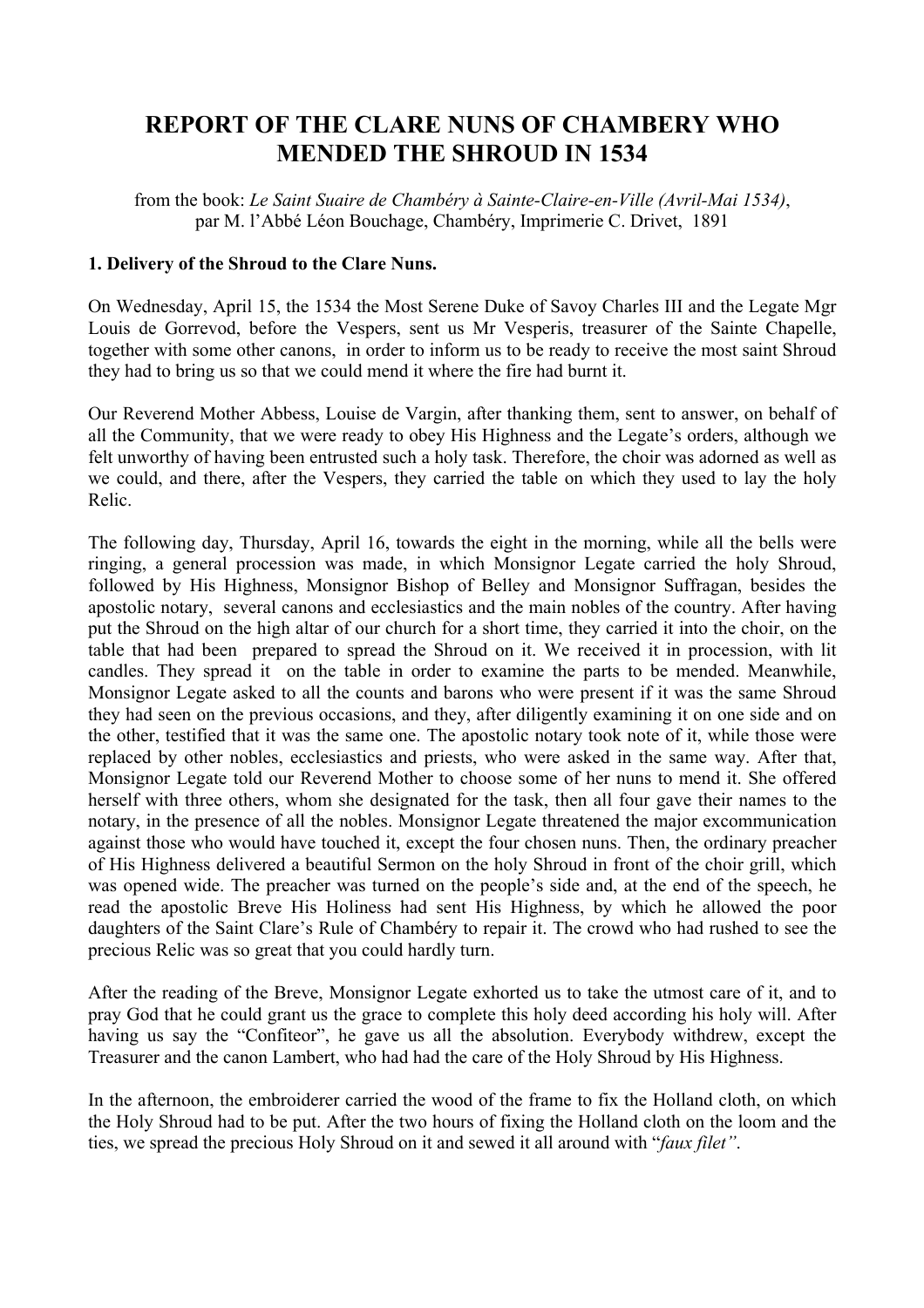His Highness came with the Legate and a lot of priests, canons and nobles, before we had begun to put pieces of the corporals in the areas damaged by the fire; he asked our opinion on this Relic, but all we shared his, because we thought it the most reasonable.

There was such a crowd at our grill while we worked that we could not do much, and this forced Mr Audinet, His Highness' Chamber Master, to ask the canon Lambert to go out often in order to make them withdraw, beyond the guards, put there to prevent disorders.

When His Highness knew that there was such a large flow of people that there was no day without more than a thousand people (…), he took the grill key, which, however, he gave back to his Chamber Master in order to satisfy the holy wish of a great number of pilgrims, who came from Rome, Jerusalem and many other countries far away. The Holy Shroud was shown with many lit candles, while we sang kneeling. The peoples cried "mercy" loud and with devotion feelings, that could not be expressed, and went back extremely comforted, saying that it was the same Shroud they had seen in other occasions.

Since the first day they brought us the Shroud, Thursday, April 16, between seven and eight in the evening, they sent us many nobles, who, after greeting the Reverend Mother and all the Community, told her they had been ordered to put guards in front of our grill in order to stay up during the night at the holy Shroud and, although His Highness trusted us, he did it out of the proper respect for this sacred pledge of Our Saviour, and in order to avoid any kind of incidents. As a lot of foreigners had come to see the Shroud, they executed the order and then let the grill curtain be opened.

Mr. Mayor also carried other nobles so that they could stay up, too.

In the meantime, we always kept a big lit candle on a plate in front of the Relic, where four guards assisted, holding lit candles and alternating, with such a great modesty that they were more similar to novices of a Congregation, and a reformed one, than to laymen. Our Vicar Mother thanked them because they did not give any trouble and they answered her that His Highness had ordered this way. They insisted many times on our going to rest a little, except three or four of us, that could have stayed up late by this holy object, but we could not part with it and had obtained the permission from our Reverend Mother to remain there as long as we wished. If some sisters retired at about ten or eleven, they got up at midnight and all attended the matins; the others went to rest from two to four and many of us stayed up even all night with an incredible joy. All our conversations were with God.

## **2. Description of what can be seen on the Shroud.**

We let our look go up and down through all the bleeding wounds of his holy body, whose prints appeared on this holy Shroud; it seemed to us as if the side opening, as the most significant opening of the heart, said these words incessantly to us: "O vos omnes qui transitis per viam, attendite et videte si est dolor similis sicut dolor meus" ("All ye that pass by, behold and see if there be any sorrow like unto my sorrow").

In fact, on this small picture, we saw sufferings that could never be imagined. We also saw on it the traces of a face all bruised and all tortured by blows, his divine head pierced by big thorns, from which blood rills came out and bled onto the forehead and divided in various rills covering the forehead with the most precious purple of the world.

On the left side of the forehead we noticed one greater and longer drop than the others, which winds like a wave. His eyebrows looked very delineated, his eyes a little less. His nose, as the most prominent part of the face, is very marked. His mouth is well put and rather small. The swollen and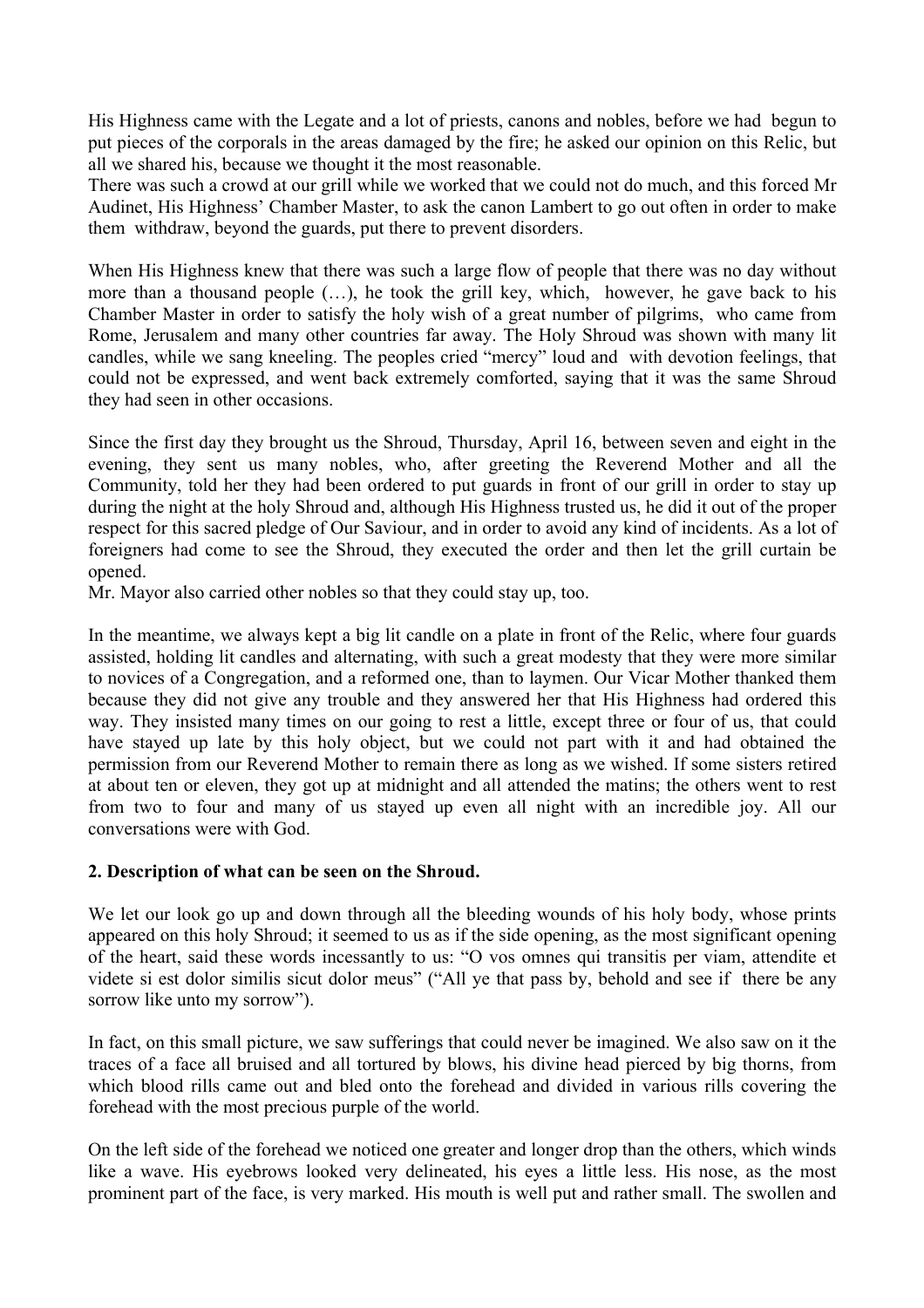disfigured cheeks let us guess perceive they have been cruelly hit, and, particularly, the right one. His beard is neither long nor too small, in the style of Nazarenes; it looks sparse in some areas, because it had been partially pulled away out of contempt, and the blood had stuck the rest.

Then we saw a long trace coming down the neck, which made us think that he had been bound with an iron chain during the capture in the Garden of Gethsemane, since the neck looks swollen in various points as if it had been pulled and shaken. The bruises and the scourge blows on the stomach are so thick that a pinhead-large zone free from blows could hardly be found. The scourge blows inter-crossed continuously and extended all along the body as far as the feet tips; the large blood clot marks the feet opening. On the left hand side, which is very marked and crossed on the right one, whose wound it covers (…). The nail holes are in the middle of the long and beautiful hands, and there a blood rill winds (...) (but) from the ribs to the shoulders (nothing can be seen because of the burns). The arms are somewhat long and beautiful and in such a position that they show the entire stomach, cruelly tortured by the scourge blows. The side wound appears as wide as to allow the passage of three fingers, surrounded by a four-finger-wide blood trace, narrowing from below and approximately half foot long.

On the second half of this holy Shroud, which represents our Saviour's back, you can see the head nape pierced by long and big thorns, which are so thick that you can understand the crown was like a hat, and not like a circle, as the princes' crowns and the ones represented by painters. If you look at it carefully, you can notice the nape more tortured than the rest and the thorns stuck more deeply, with large drops of blood coagulated in his completely stained-with-blood hair. The blood traces under the nape are larger and more visible than the others, since the sticks they hit the crown with made the thorns enter as far as the brain, so that, having received mortal wounds, it was a miracle he did not die under the blows. Moreover, the wounds opened again because of the jolt of the cross, when the latter was put in the hole and, before that, when they made him fall on the cross in order to nail him to it. The shoulders are completely tortured and stormed by scourge blows which are everywhere. The blood drops appear as wide as sweet marjoram leaves; in several areas, there are large fractures because of the blows they gave him. In the middle of the body, you can notice the signs of the iron chain tying him to the column so tightly that he appears all stained with blood. The variety of blows shows that they used different kinds of scourge, such as rods with thorns twisted around, iron ropes lacerating him so cruelly that, watching the Shroud from below, when it was spread on the backing Holland cloth, we could see the wounds as if we watched through a glasswindow.

All the nuns contemplated it very carefully, with a consolation that cannot be expressed and, through these beautiful prints, we could see that he truly was the fairest among the sons of men, according to David's prophecy, who had foretold it in one his psalms.

## **3. The Shroud withdrawal on the eve of the liturgical festival.**

During the fifteen days this precious Relic remained in our Convent, we could not find the comfort of confessing to approach the Most Sacred Sacrament of the altar and to receive the Son of God, while we had a part of him in front of our eyes in his image painted with his own blood. Finally, we confessed at the wheel on Monday and Tuesday (April 27 and 28), and on Wednesday we fulfilled our devotion.

On that day, His Highness had to come to see where the works on the holy Shroud had got to, but, fearing to disturb us, he waited for the following morning (Thursday, April 30), at about seven, to give the orders about how to wrap the Shroud in the violet taffeta. After doing this, they brought us some cloths, besides the ones we already had. On Friday (May 1) all the inside and the outside was